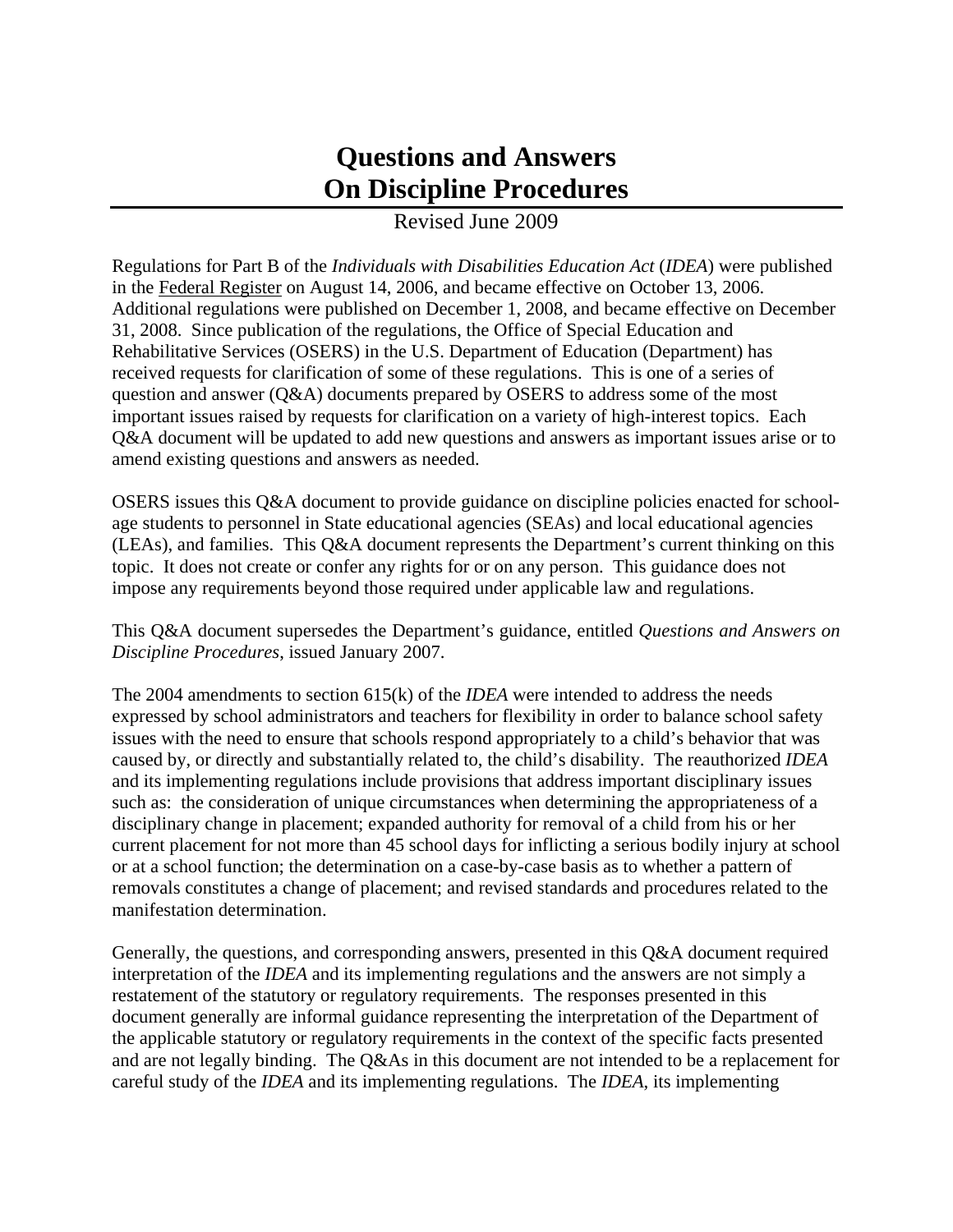regulations, and other important documents related to the *IDEA* and the regulations are found at http://*IDEA*.ed.gov.

If you are interested in commenting on this guidance, please e-mail your comments to [OSERSguidancecomments@ed.gov](mailto:OSERSguidancecomments@ed.gov) and include Discipline in the subject of your email or write us at the following address: Patricia Guard, U.S. Department of Education, Potomac Center Plaza, 550 12<sup>th</sup> Street, SW, room 4108, Washington, DC 20202.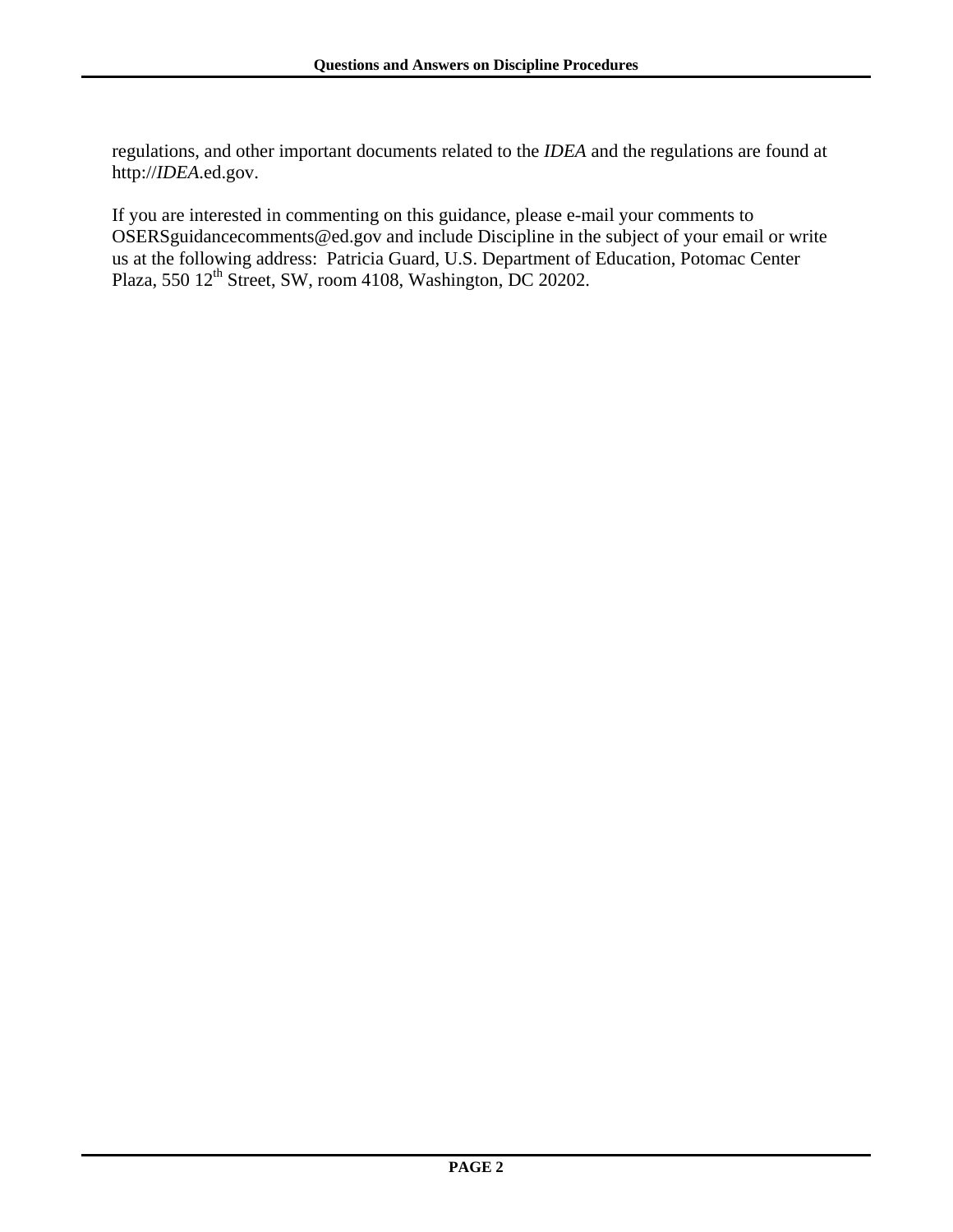### **Table of Contents**

#### **A. Safeguards ...................................................................................................................... Page 6**

- A-1. When the parent(s) of a child and the school personnel are in agreement about the child's change of placement after the child has violated a code of student conduct, is it considered to be a removal under the discipline provision?
- A-2. When a parent consents to the initial provision of some, but not all, of the proposed special education and related services, do the discipline provisions apply if the child violates the school's code of student conduct?
- A-3. Do the discipline provisions apply if the child violates the school's code of student conduct after a parent revokes consent for special education and related services under §300.300(b)?
- A-4. In order to receive the protections for disciplinary purposes in 34 CFR §300.534, parents who are concerned that their child may need special education and related services must first **express their concerns in writing**. How are parents informed of this requirement?
- A-5. Under 34 CFR §300.534(b), a public agency is deemed to have knowledge that a child is a child with a disability if a parent **expressed in writing** a concern that his or her child needs special education and related services. What happens if a parent is unable to express this concern in writing?
- A-6. If a removal is for 10 consecutive school days or less and occurs after a student has been removed for 10 school days in that same school year, and the public agency determines, under 34 CFR §300.530(d)(4), that the removal **does not constitute a change of placement,** must the agency provide written notice to the parent?
- A-7. If a teacher or other school personnel has specific concerns that a child may need special education and related services due to a child's pattern of behavior, must such concerns be submitted in writing to school officials in order for the public agency to be deemed to have knowledge that the child is a child with a disability?
- **B. Definitions....................................................................................................................... Page 9** 
	- B-1. What options are available for school personnel when a student with a disability commits a serious crime, such as rape, at school or at a school function?
	- B-2. What is the definition of "unique circumstances" as used in 34 CFR §300.530(a), which states that "school personnel may consider any unique circumstances on a case-by-case basis when determining whether a change in placement, consistent with the other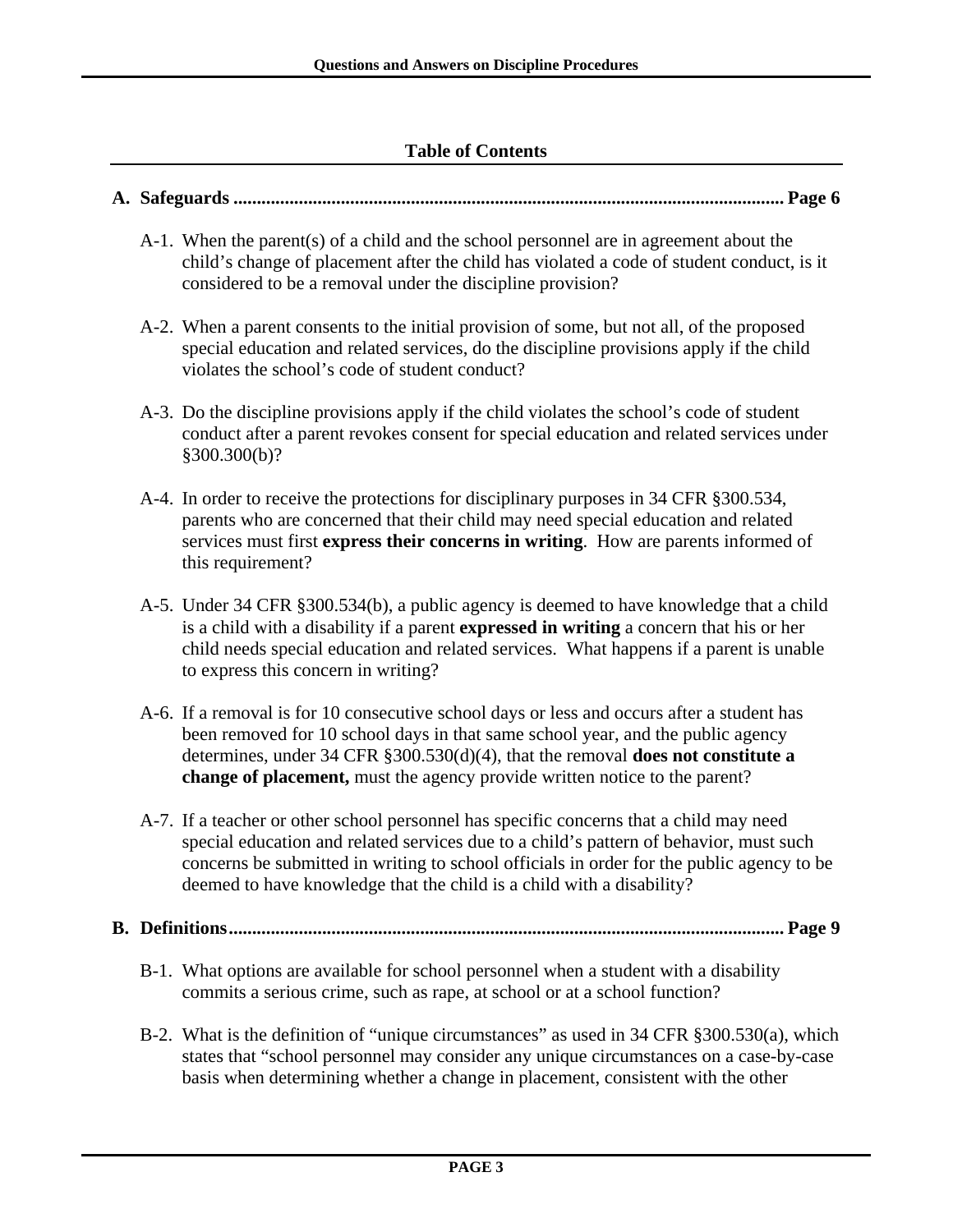requirements of this section, is appropriate for a child with a disability who violates a code of student conduct?"

B-3. May a public agency apply its own definition of "serious bodily injury?"

### **C. Interim Alternative Educational Setting (IAES) ...................................................... Page 11**

- C-1. What constitutes an appropriate IAES?
- C-2. May a public agency offer "home instruction" as the sole IAES option?
- C-3. Do all services in the child's IEP need to be provided in the IAES for a removal under 34 CFR §300.530(c) or (g)?
- **D. Hearings........................................................................................................................ Page 13** 
	- D-1. Must a hearing officer make a sufficiency determination under 34 CFR §300.508(d) for an expedited due process complaint? In other words, does the hearing officer need to determine if the complaint meets the content standards listed in section 615(b)(7)(A) of the *IDEA* and 34 CFR §300.508(b)?

### **E. Functional Behavior Assessments (FBA) and Behavioral Intervention Plans (BIP).......................................................................... Page 14**

- E-1. Was the requirement for a "positive behavioral intervention plan" removed from the discipline regulations?
- E-2. Under what circumstances must an IEP Team use FBAs and BIPs?
- E-3. How can an IEP address behavior?
- E-4. Is consent required to do an FBA for a child?
- E-5. If a parent disagrees with the results of an FBA, may the parent obtain an independent educational evaluation (IEE) at public expense?
- **F. Manifestation Determinations .................................................................................... Page 17** 
	- F-1. What occurs if there is no agreement on whether a child's behavior was or was not a manifestation of his or her disability?
	- F-2. What recourse does a parent have if he or she disagrees with the determination that his or her child's behavior was not a manifestation of the child's disability?
	- F-3. Is the IEP Team required to hold a manifestation determination each time that a student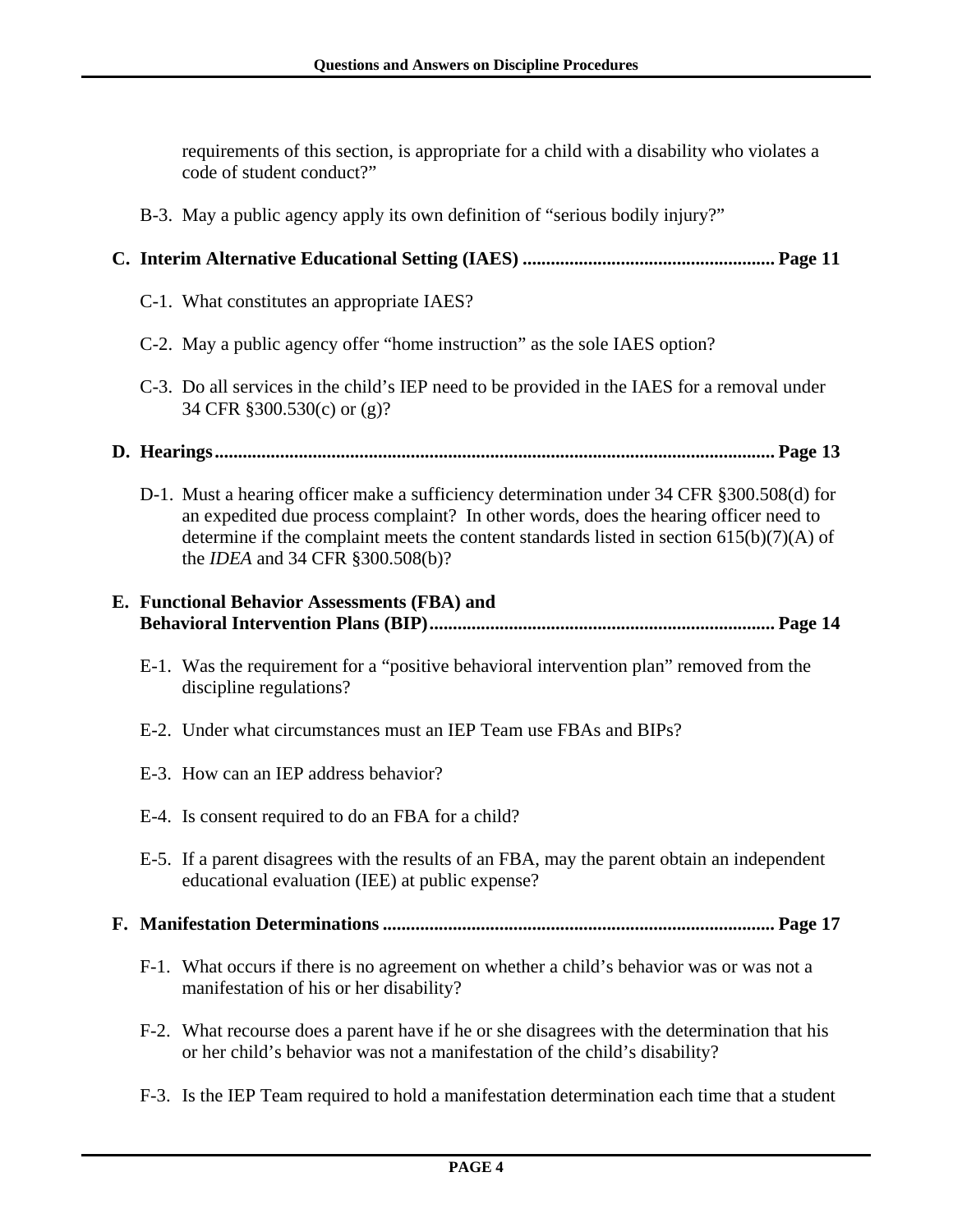is removed for more than 10 consecutive school days or each time that the public agency determines that a series of removals constitutes a change of placement?

- F-4. Does a school need to conduct a manifestation determination when there is a violation under 34 CFR §300.530(g), which refers to a removal for weapons, drugs, or serious bodily injury?
- F-5. What disciplinary procedures would apply in the case of a child who has been referred for a special education evaluation and is removed for a disciplinary infraction prior to determination of eligibility?
- F-6. Is there a conflict between 34 CFR §300.530(c), allowing school personnel, under certain circumstances, to apply the relevant disciplinary procedures to a child with a disability in the same manner and for the same duration as would be applied to children without disabilities, and the provision, at 34 CFR §300.532 (b)(2), that the hearing officer may order a change in placement for not more than 45 school days if the hearing officer determines that maintaining the current placement of the child is substantially likely to result in injury to the child or to others?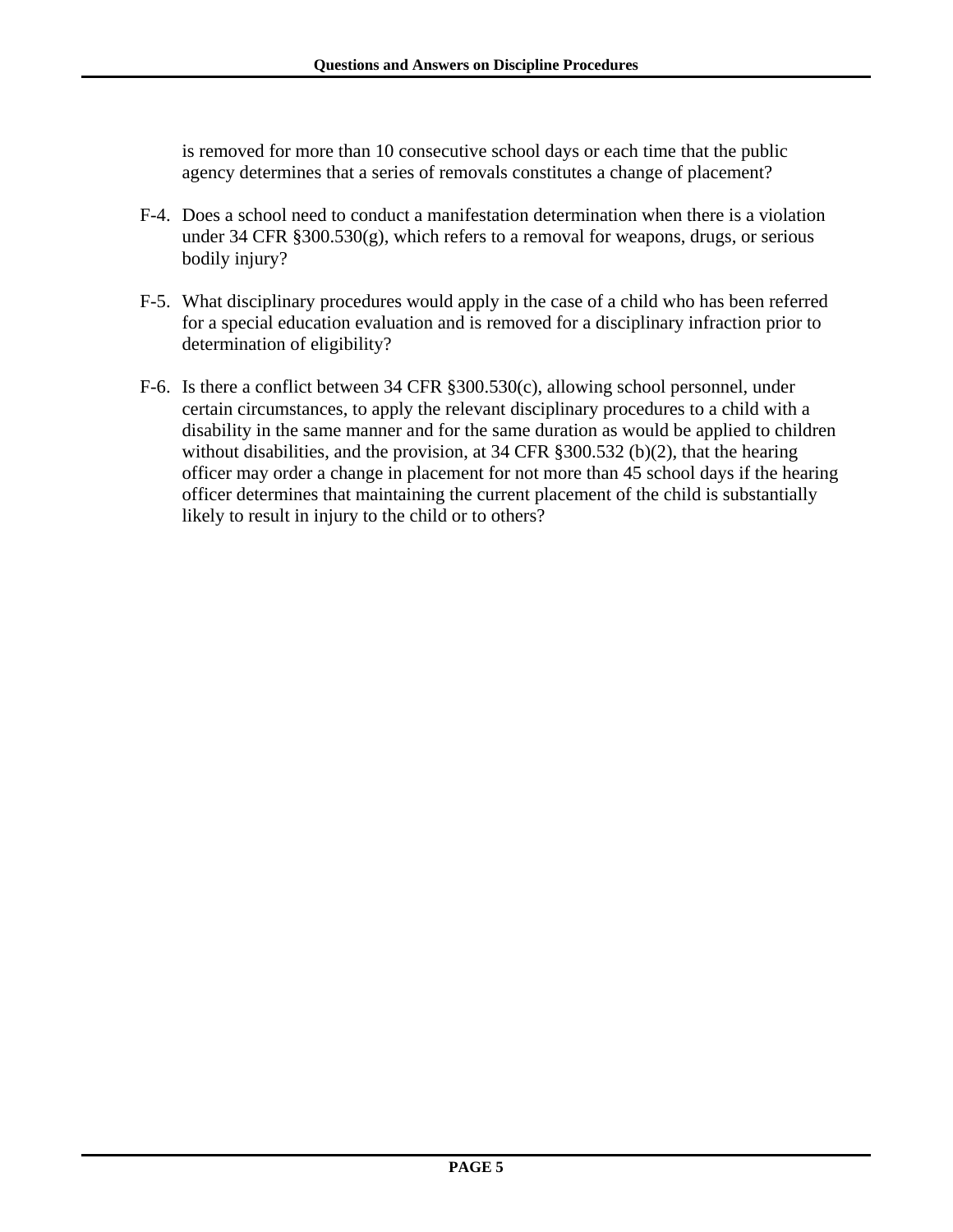| <b>Authority:</b> | The requirements for discipline are found in the regulations at 34 CFR |
|-------------------|------------------------------------------------------------------------|
|                   | $\S$ \$300.530 - 300.536.                                              |

# **A. Safeguards**

| <b>Question A-1:</b> | When the parent(s) of a child and the school personnel are in agreement<br>about the child's change of placement after the child has violated a code of<br>student conduct, is it considered to be a removal under the discipline<br>provisions?                                                                                                                                                                                                                                                                                                                                                                                                                                                                                                                                                                                                                                                                                                                                                                    |
|----------------------|---------------------------------------------------------------------------------------------------------------------------------------------------------------------------------------------------------------------------------------------------------------------------------------------------------------------------------------------------------------------------------------------------------------------------------------------------------------------------------------------------------------------------------------------------------------------------------------------------------------------------------------------------------------------------------------------------------------------------------------------------------------------------------------------------------------------------------------------------------------------------------------------------------------------------------------------------------------------------------------------------------------------|
| Answer:              | No, if the parent(s) of a child and the school district agree to a specific<br>change in the current educational placement of the child.                                                                                                                                                                                                                                                                                                                                                                                                                                                                                                                                                                                                                                                                                                                                                                                                                                                                            |
| <b>Question A-2:</b> | When a parent consents to the initial provision of some, but not all, of the<br>proposed special education and related services, do the discipline<br>provisions apply if the child violates the school's code of student conduct?                                                                                                                                                                                                                                                                                                                                                                                                                                                                                                                                                                                                                                                                                                                                                                                  |
| <b>Answer:</b>       | Yes. When a parent consents to the initial provision of some, but not all, of<br>the proposed special education and related services listed in a child's initial<br>individualized education program (IEP), the child has been determined<br>eligible for services and is entitled to all the protections of the <i>IDEA</i> .                                                                                                                                                                                                                                                                                                                                                                                                                                                                                                                                                                                                                                                                                      |
| <b>Question A-3:</b> | Do the discipline provisions apply if the child violates the school's code of<br>student conduct after a parent revokes consent for special education and<br>related services under §300.300(b)?                                                                                                                                                                                                                                                                                                                                                                                                                                                                                                                                                                                                                                                                                                                                                                                                                    |
| Answer:              | No. Under §§ 300.9 and 300.300, parents are permitted to unilaterally<br>withdraw their children from further receipt of special education and<br>related services by revoking their consent for the continued provision of<br>special education and related services to their children. When a parent<br>revokes consent for special education and related services under<br>§300.300(b), the parent has refused services as described in<br>$\S 300.534(c)(1)(ii)$ ; therefore, the public agency is not deemed to have<br>knowledge that the child is a child with a disability and the child will be<br>subject to the same disciplinary procedures and timelines applicable to<br>general education students and not entitled to IDEA's discipline<br>protections. It is expected that parents will take into account the possible<br>consequences under the discipline procedures before revoking consent for<br>the provision of special education and related services. 73 Federal<br>Register 73012-73013. |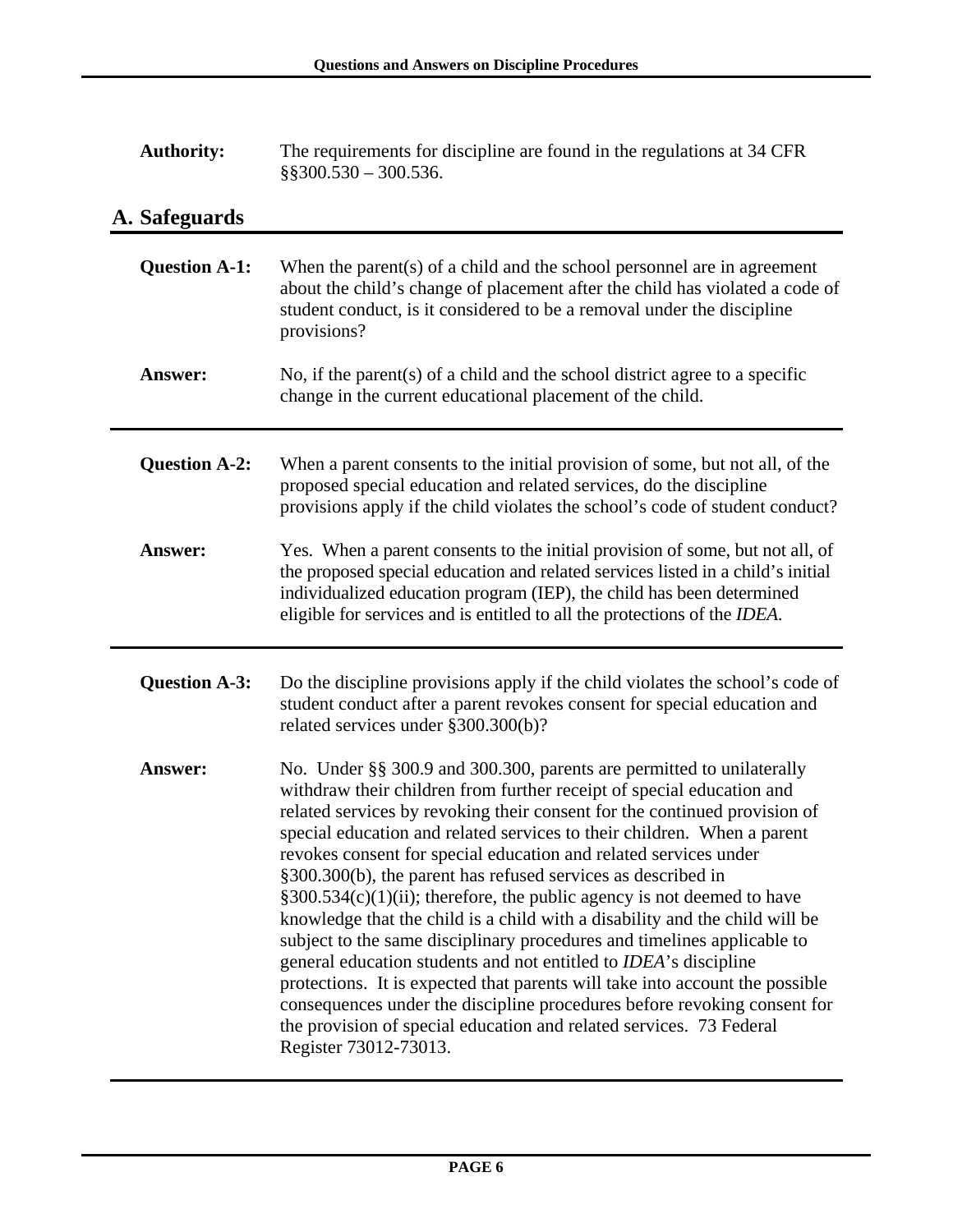| <b>Question A-4:</b> | In order to receive the protections for disciplinary purposes in 34 CFR<br>§300.534, parents who are concerned that their child may need special<br>education and related services must first express their concerns in<br>writing. How are parents informed of this requirement?                                                                                                                                                                                                                                                                                                                                                                      |
|----------------------|--------------------------------------------------------------------------------------------------------------------------------------------------------------------------------------------------------------------------------------------------------------------------------------------------------------------------------------------------------------------------------------------------------------------------------------------------------------------------------------------------------------------------------------------------------------------------------------------------------------------------------------------------------|
| Answer:              | Neither the <i>IDEA</i> nor the regulations specifically address this issue.<br>However, in its child find policies and procedures, a State may choose to<br>include ways to provide information to the public regarding IDEA's<br>protections for disciplinary purposes when a parent has expressed in<br>writing to school personnel concerns regarding the child's need for special<br>education and related services. Examples of ways to provide such<br>information include making the information available on the State's Web<br>site, the LEA's Web site, or in the State's Procedural Safeguards Notice or<br>the school's student handbook. |
| <b>Question A-5:</b> | Under 34 CFR §300.534(b), a public agency is deemed to have knowledge<br>that a child is a child with a disability if a parent expressed in writing a<br>concern that his or her child needs special education and related services.<br>What happens if a parent is unable to express this concern in writing?                                                                                                                                                                                                                                                                                                                                         |
| Answer:              | The requirement that a parent express his or her concern in writing is<br>taken directly from the IDEA. However, there is nothing in the IDEA or<br>the regulations that would prevent a parent from requesting assistance to<br>communicate his or her concerns in writing. The Department funds Parent<br>Training and Information Centers (PTIs) and Community Parent Resource<br>Centers (CPRCs) to assist parents of students with disabilities.<br>Information about the PTIs and CPRCs is found at<br>http://www.taalliance.org/.                                                                                                               |
| <b>Question A-6:</b> | If a removal is for 10 consecutive school days or less and occurs after a<br>student has been removed for 10 school days in that same school year, and<br>the public agency determines, under 34 CFR $\S 300.530(d)(4)$ , that the<br>removal does not constitute a change of placement, must the agency<br>provide written notice to the parent?                                                                                                                                                                                                                                                                                                      |
| Answer:              | No. Under Part B, a public agency's determination that a short-term<br>removal does not constitute a change of placement is not a proposal or<br>refusal to initiate a change of placement for purposes of determining<br>services under 34 CFR $\S 300.530(d)(4)$ . Therefore, the agency is not<br>required to provide written notice to the parent.                                                                                                                                                                                                                                                                                                 |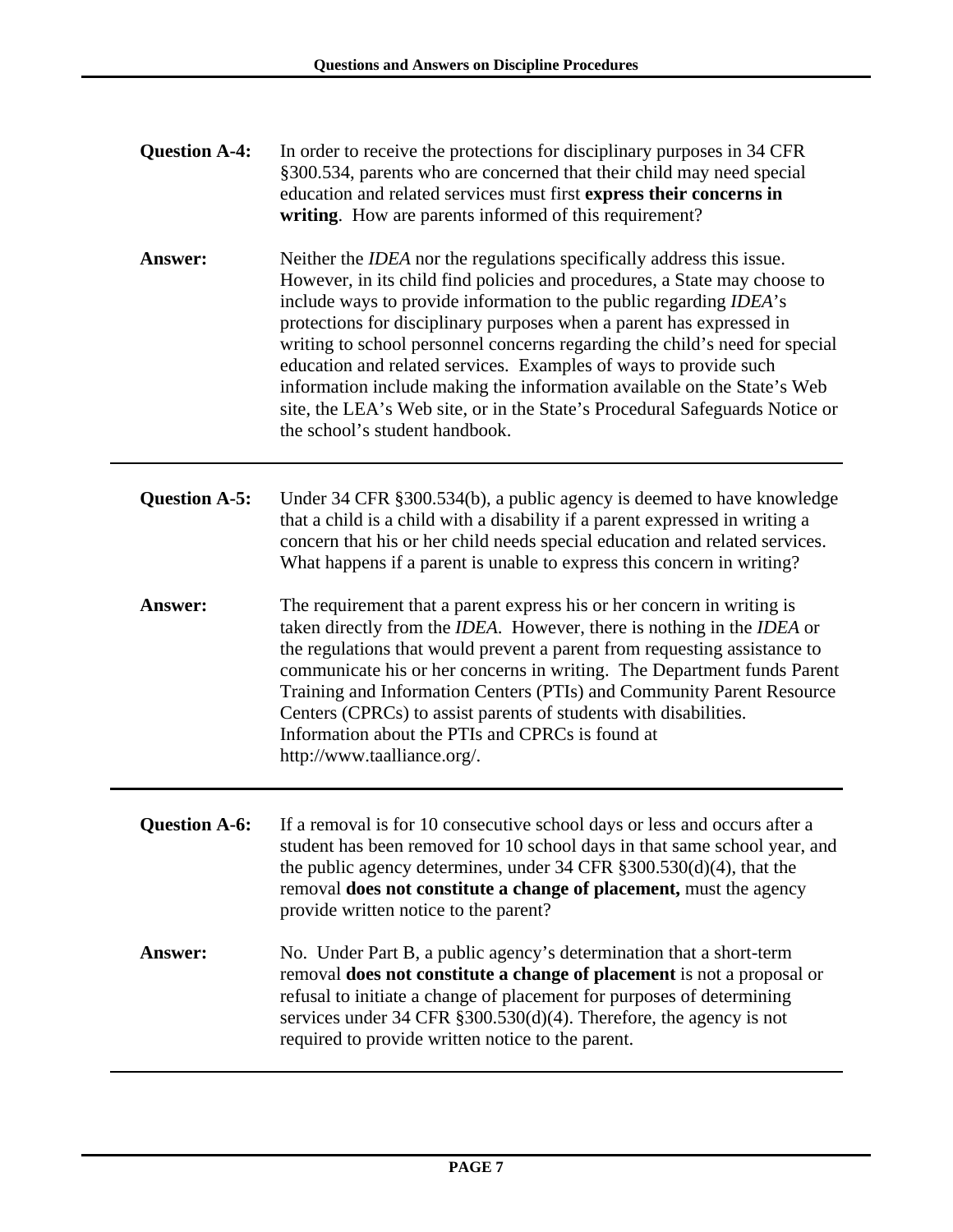- **Question A-7:** If a teacher or other school personnel has specific concerns that a child may need special education and related services due to a child's pattern of behavior, must such concerns be submitted in writing to school officials in order for the public agency to be deemed to have knowledge that the child is a child with a disability?
- **Answer:** No. Under 34 CFR §300.534(b)(3), teachers or other local educational agency (LEA) personnel are not required to submit **a written statement** expressing specific concerns about a pattern of behavior demonstrated by the child in order for the public agency to be deemed to have knowledge that the child is a child with a disability. Although a written statement is not necessary, the teacher of the child or other LEA personnel must express their specific concerns directly to the special education director or other supervisory personnel within the agency. In addition, State child find policies and procedures may provide guidelines regarding how teachers and other LEA personnel should communicate their specific concerns regarding a child's pattern of behavior. If the State's or LEA's child find or referral procedures do not specify how such communication should occur, the State or LEA is encouraged to change its guidelines to provide a method for communicating direct expressions of specific concerns regarding a child's pattern of behavior. 71 Federal Register 46727.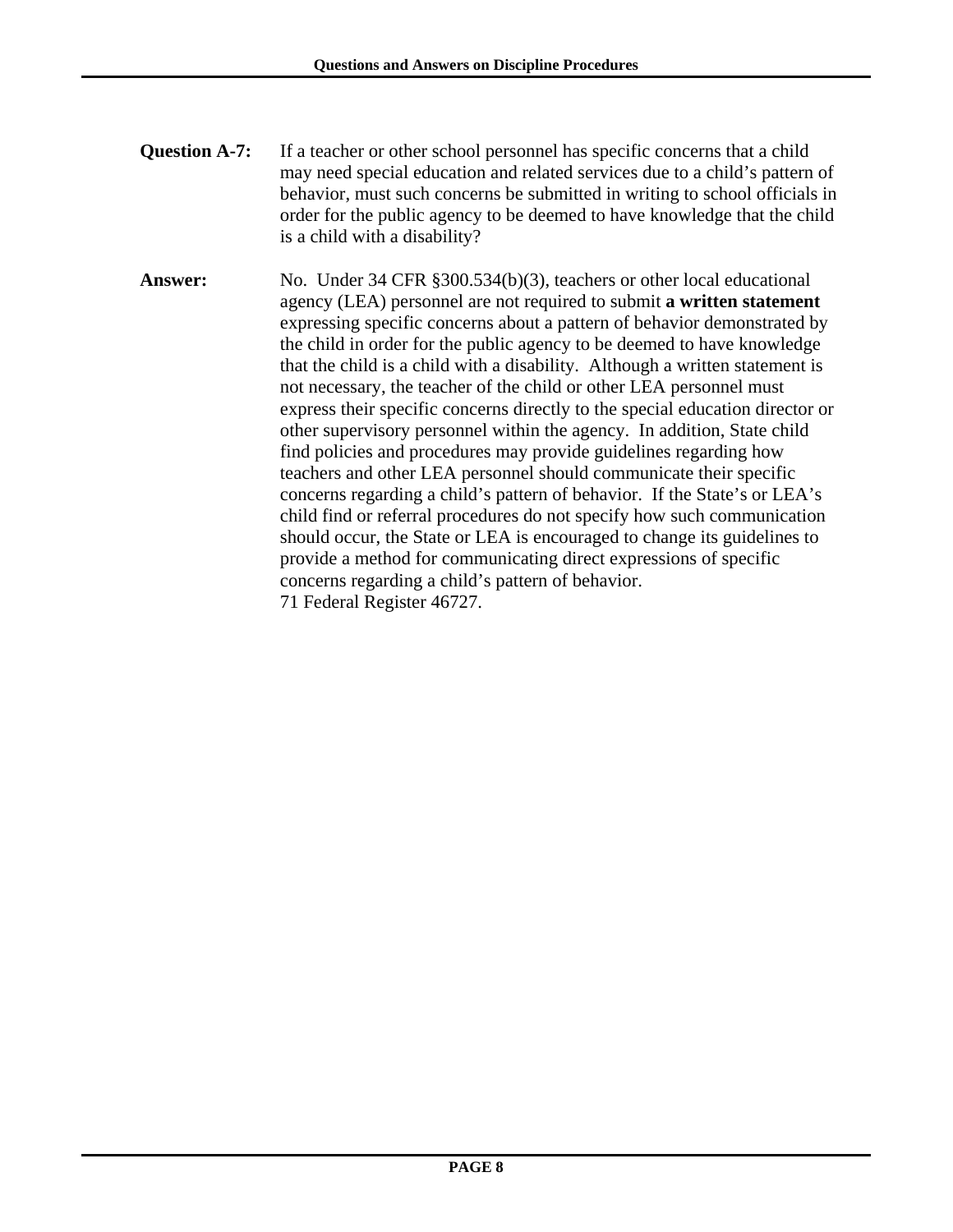### **B. Definitions**

| <b>Question B-1:</b> | What options are available for school personnel when a student with a<br>disability commits a serious crime, such as rape, at school or at a school<br>function?                                                                                                                                                                                                                                                                                                                                                                                                                                                                                                                                                                                                                                                                                                                                                                                                                                                          |
|----------------------|---------------------------------------------------------------------------------------------------------------------------------------------------------------------------------------------------------------------------------------------------------------------------------------------------------------------------------------------------------------------------------------------------------------------------------------------------------------------------------------------------------------------------------------------------------------------------------------------------------------------------------------------------------------------------------------------------------------------------------------------------------------------------------------------------------------------------------------------------------------------------------------------------------------------------------------------------------------------------------------------------------------------------|
| Answer:              | Under most State and local laws, school personnel must report certain<br>crimes that occur on school grounds to the appropriate authorities. The<br>IDEA regulations, under 34 CFR § 300.535(a), do not prohibit the school or<br>public agency from reporting crimes committed by students with<br>disabilities. In addition, where such crimes constitute a violation of the<br>school's code of student conduct, school authorities may use the relevant<br>discipline provisions related to short-term and long-term removals,<br>including seeking a hearing to remove the student to an interim alternative<br>educational placement if maintaining the current placement is substantially<br>likely to result in injury to the child or others. To the extent that such<br>criminal acts also result in an injury that meets the definition of "serious"<br>bodily injury," the removal provisions of $34$ CFR $\S 300.530(g)$ would apply.<br>The definition referenced in 34 CFR §300.530(i)(3) currently reads: |
|                      | As defined at 18 U.S.C. 1365 $(h)(3)$ , the term serious bodily injury<br>means bodily injury that involves—<br>1. A substantial risk of death;<br>2. Extreme physical pain;<br>3. Protracted and obvious disfigurement; or<br>4. Protracted loss or impairment of the function of a bodily member,<br>organ, or mental faculty.                                                                                                                                                                                                                                                                                                                                                                                                                                                                                                                                                                                                                                                                                          |
|                      | Certain Federal cases have held that rape met this definition of serious<br>bodily injury because the victim suffered protracted impairment of mental<br>faculties.                                                                                                                                                                                                                                                                                                                                                                                                                                                                                                                                                                                                                                                                                                                                                                                                                                                       |
|                      | The current definition of the term "serious bodily injury" in 18 U.S.C.<br>$1365(h)(3)$ can be found on the U.S. House of Representatives Web site at<br>http://uscode.house.gov/download/pls/18C65.txt.                                                                                                                                                                                                                                                                                                                                                                                                                                                                                                                                                                                                                                                                                                                                                                                                                  |
| <b>Question B-2:</b> | What is the definition of "unique circumstances" as used in 34 CFR<br>§300.530(a), which states that "school personnel may consider any unique<br>circumstances on a case-by-case basis when determining whether a change<br>in placement, consistent with the other requirements of this section, is<br>appropriate for a child with a disability who violates a code of student<br>conduct?"                                                                                                                                                                                                                                                                                                                                                                                                                                                                                                                                                                                                                            |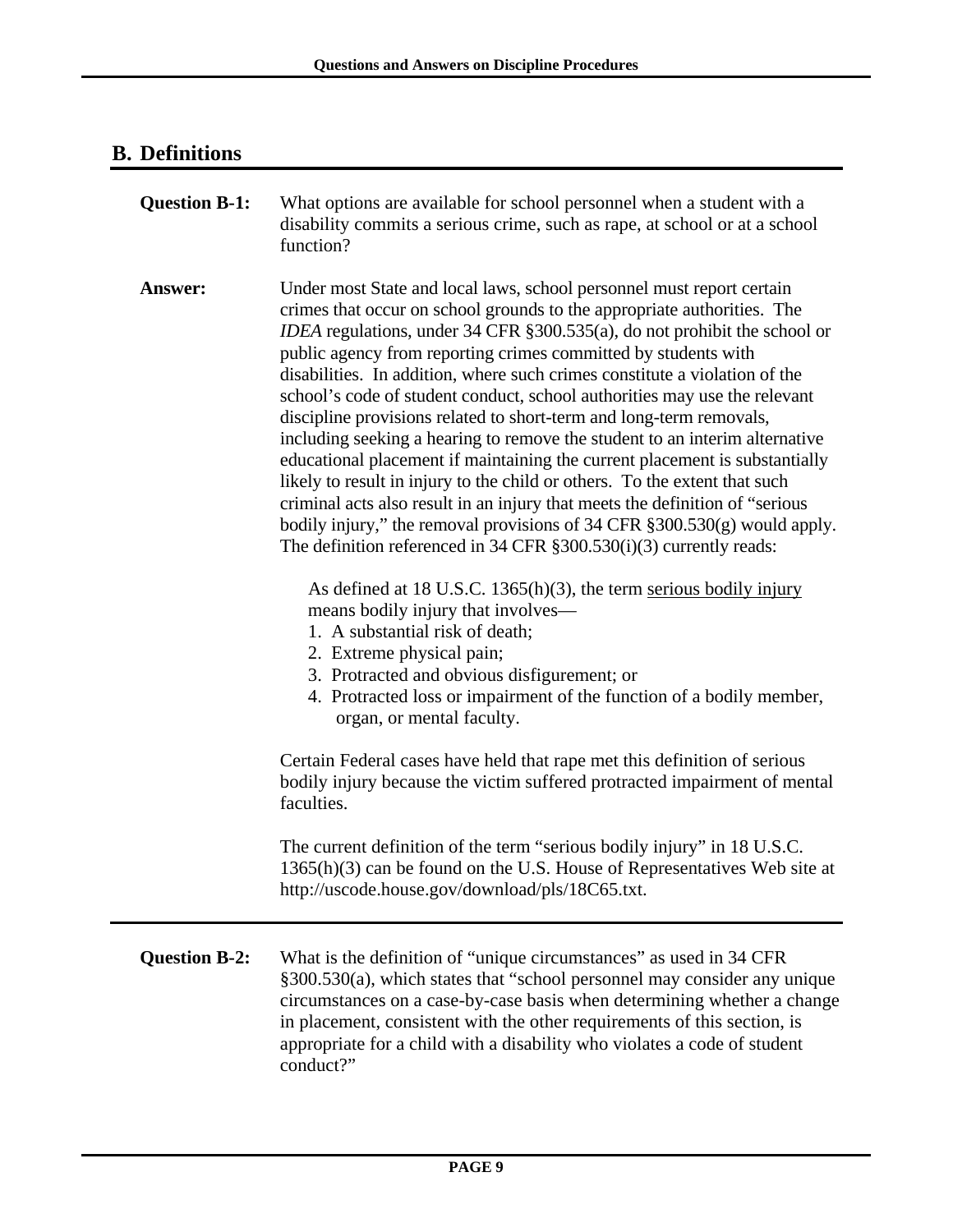- **Answer:** The Department believes that "unique circumstances" are best determined at the local level by school personnel who know the individual child and are familiar with the facts and circumstances regarding a child's behavior. "Factors such as a child's disciplinary history, ability to understand consequences, expression of remorse, and supports provided … prior to the violation of a school code [of student conduct] could be unique circumstances considered by school personnel when determining whether a disciplinary change in placement is appropriate for a child with a disability." 71 Federal Register 46714.
- **Question B-3:** May a public agency apply its own definition of "serious bodily injury?"
- **Answer:** No. As specifically set out in the *IDEA*, the term "serious bodily injury" is defined at 18 U.S.C. 1365(h)(3) and cannot be altered by States or local school boards. The definition and a link to the current U.S. Code is included in the answer to question B-1, and also in the *Analysis of Comments and Changes* that accompanied the regulations published on August 14, 2006, and became effective on October 13, 2006. 71 Federal Register 46723*.*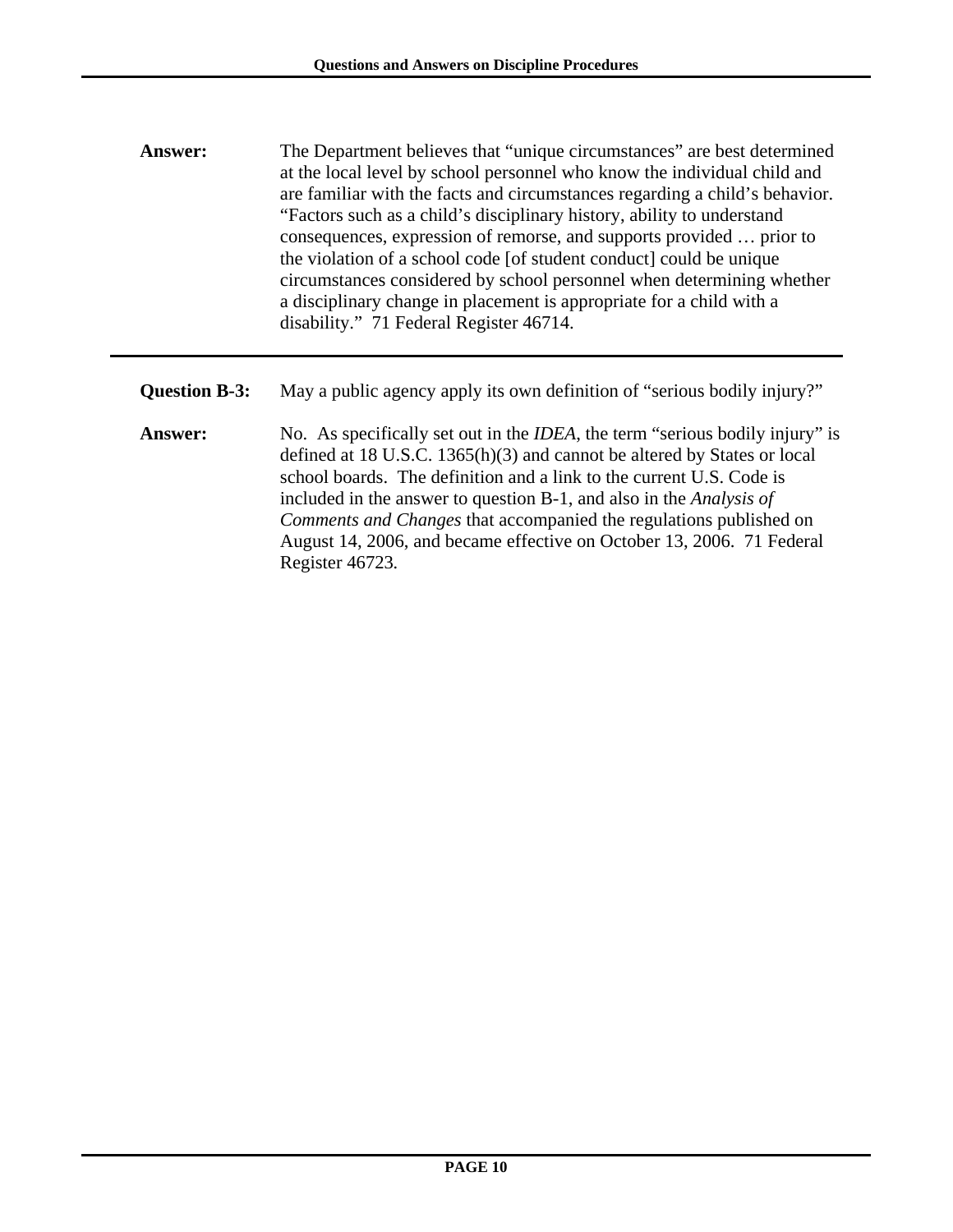### **C. Interim Alternative Educational Setting (IAES)**

#### **Question C-1:** What constitutes an appropriate IAES?

**Answer:** What constitutes an appropriate IAES will depend on the circumstances of each individual case. An IAES must be selected so as to enable the child to continue to participate in the general education curriculum, although in another setting, and to progress toward meeting the goals set out in the child's IEP. 71 Federal Register 46722.

**Question C-2:** May a public agency offer "home instruction" as the sole IAES option?

**Answer:** No. For removals under 34 CFR §300.530(c), (d)(5), and (g), the child's IEP Team determines the appropriate IAES (34 CFR §300.531). Section 615(k)(1)(D) of the *IDEA* and 34 CFR §300.530(d) are clear that an appropriate IAES must be selected "so as to enable the child to continue to participate in the general education curriculum, although in another setting, and to progress toward meeting the goals set out in the child's IEP." Therefore, it would be inappropriate for a public agency to limit an IEP Team to only one option when determining the appropriate IAES. As noted in the *Analysis of Comments and Changes* accompanying the regulations published on August 14, 2006, which became effective on October 13, 2006, at 71 Federal Register 46722:

> Whether a child's home would be an appropriate interim alternative educational setting under §300.530 would depend on the particular circumstances of an individual case such as the length of the removal, the extent to which the child previously has been removed from his or her regular placement, and the child's individual needs and educational goals. In general, though, because removals under §§300.530(g) and 300.532 will be for periods of time up to 45 days, care must be taken to ensure that if home instruction is provided for a child removed under §300.530, the services that are provided will satisfy the requirements for services for a removal under §300.530(d) and section 615(k)(1)(D) of the *Act*.

Where the removal is for a longer period, such as a 45-day removal under 34 CFR §300.530(g), special care should be taken to ensure that the services required under 34 CFR §300.530(d) can be properly provided if the IEP Team determines that a child's home is the appropriate IAES.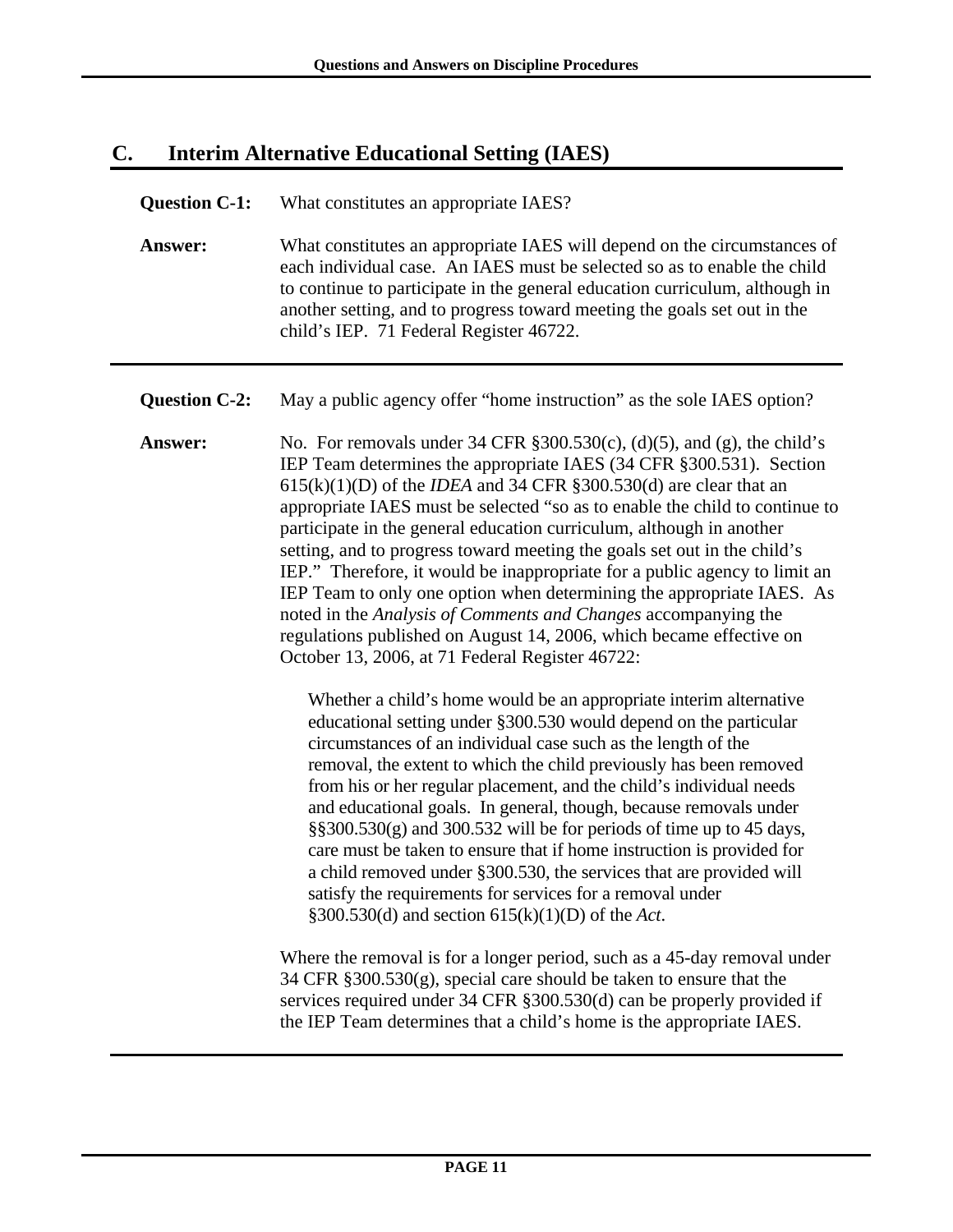- **Question C-3:** Do all services in the child's IEP need to be provided in the IAES for a removal under 34 CFR §300.530(c) or (g)?
- **Answer:** It depends on the needs of the child.The LEA is not required to provide all services in the child's IEP when a child has been removed to an IAES. In general, the child's IEP Team will make an individualized decision for each child with a disability regarding the type and intensity of services to be provided in the IAES. 34 CFR §300.530(d)(1) clarifies that a child with a disability who is removed from his or her current placement for disciplinary reasons under 34 CFR §300.530(c) or (g) must continue to receive educational services as provided in 34 CFR §300.101(a), so as to enable the child to continue to participate in the general education curriculum, although in another setting, and to progress toward meeting his or her IEP goals. For removals that constitute a change of placement, the child's IEP Team determines the appropriate services under 34 CFR §300.530(d)(1). See 34 CFR §300.530(d)(5). If a student whose placement has been changed under 34 CFR §300.530(c) or (g) is not progressing toward meeting the IEP goals, then it would be appropriate for the IEP Team to review and revise the determination of services and/or the IAES.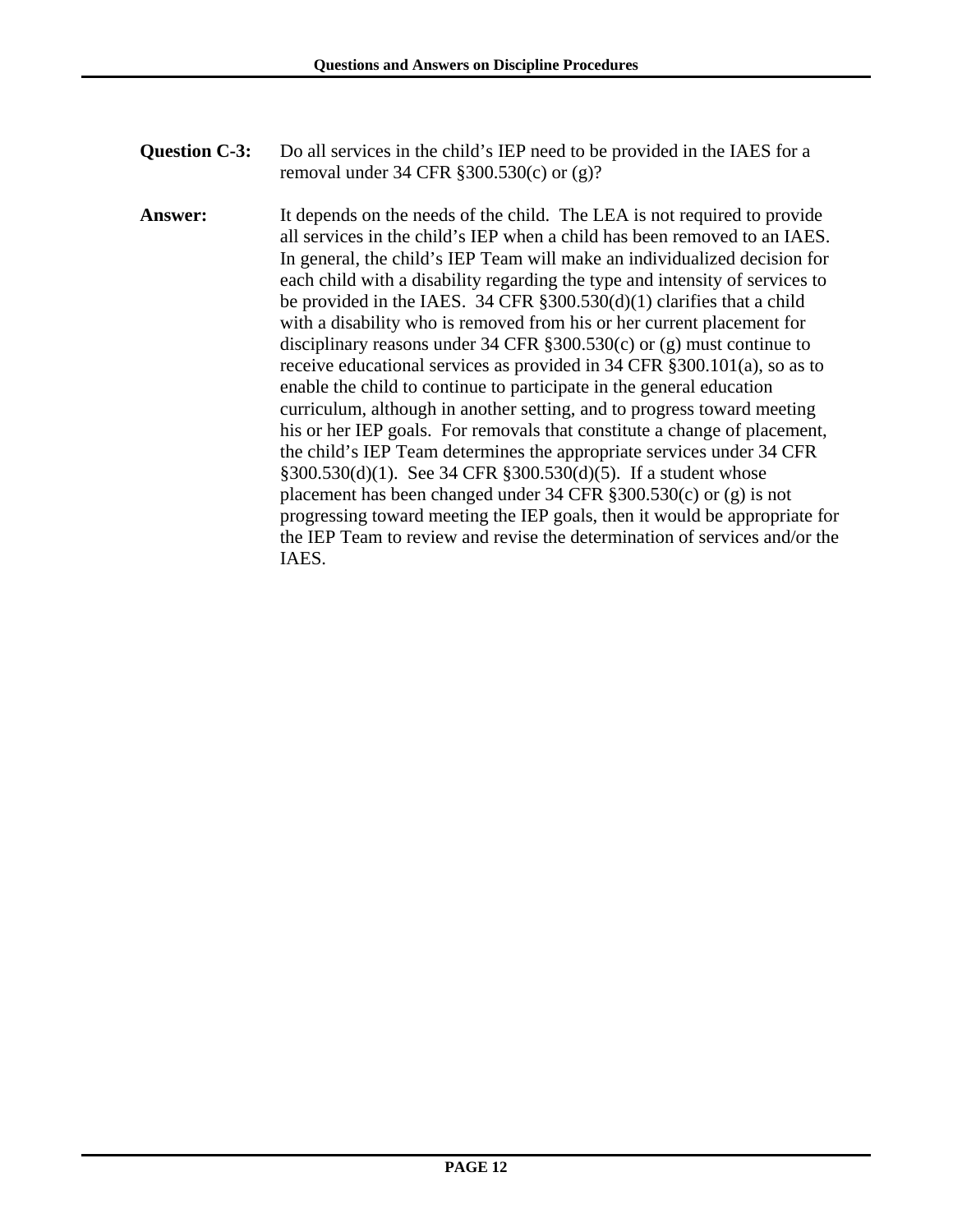# **D. Hearings**

| <b>Question D-1:</b> | Must a hearing officer make a sufficiency determination under 34 CFR<br>§300.508(d) for an expedited due process complaint? In other words, does<br>the hearing officer need to determine if the complaint meets the content<br>standards listed in section $615(b)(7)(A)$ of the <i>IDEA</i> and 34 CFR<br>§300.508(b)?                                                                                                                                                                                                                                                                                                                               |
|----------------------|--------------------------------------------------------------------------------------------------------------------------------------------------------------------------------------------------------------------------------------------------------------------------------------------------------------------------------------------------------------------------------------------------------------------------------------------------------------------------------------------------------------------------------------------------------------------------------------------------------------------------------------------------------|
| <b>Answer:</b>       | No. The sufficiency provision does not apply to expedited due process<br>complaints. See 34 CFR $\S 300.532(a)$ . As noted in the Analysis of<br>Comments and Changes accompanying the regulations published on<br>August 14, 2006, which became effective on October 13, 2006 at 71<br>Federal Register 46725:                                                                                                                                                                                                                                                                                                                                        |
|                      | In light of the shortened timelines for conducting an expedited due<br>process hearing under $\S 300.532(c)$ , it is not practical to apply to<br>the expedited due process hearing the sufficiency provision in<br>§300.508(d), which requires that the due process complaint must<br>be deemed sufficient unless the party receiving the due process<br>complaint notifies the hearing officer and the other party in<br>writing, within 15 days of receipt of the due process complaint,<br>that the receiving party believes the due process complaint does<br>not include all the necessary content of a complaint as required in<br>§300.508(b). |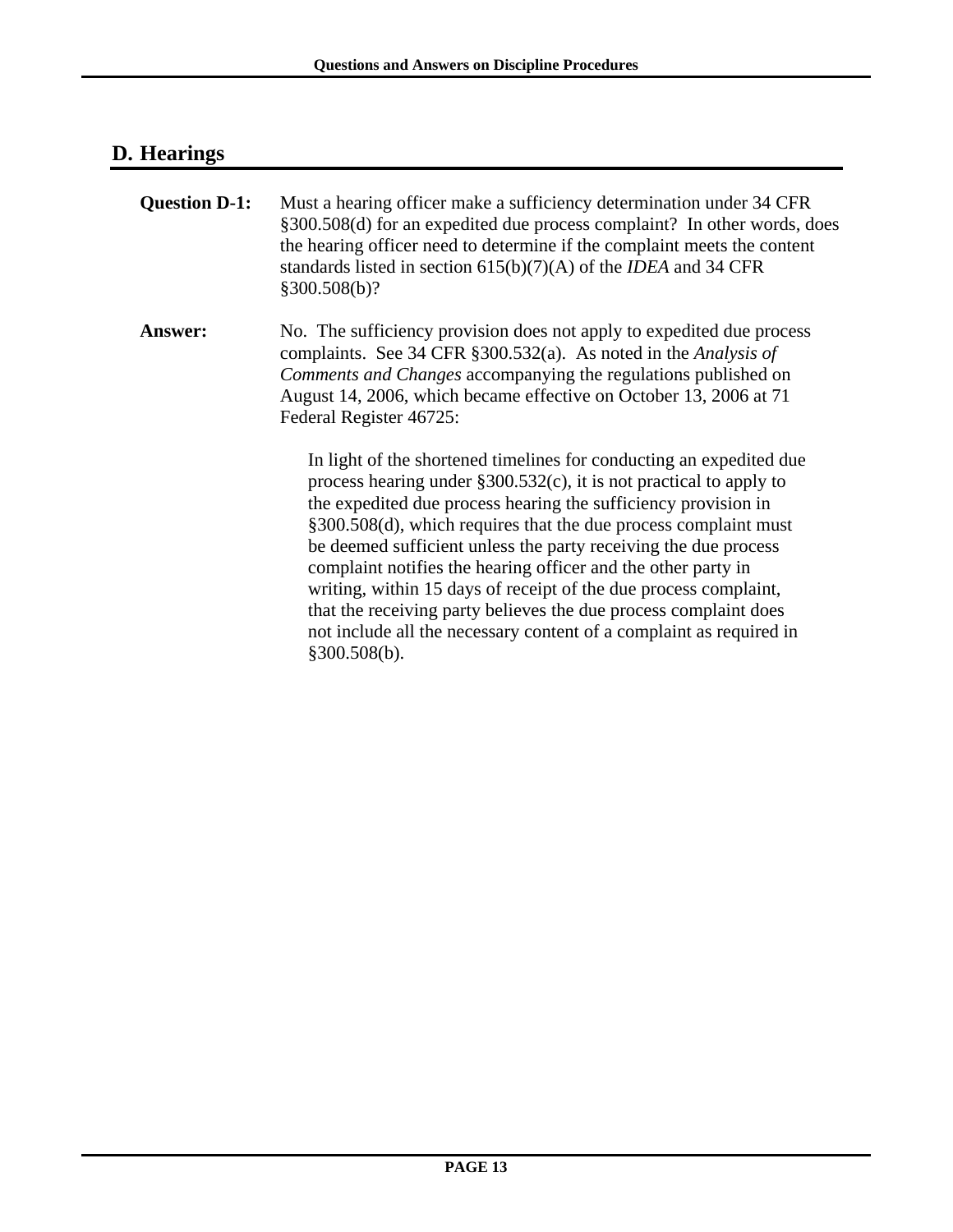### **E. Functional Behavior Assessments (FBAs) and Behavioral Intervention Plans (BIPs)**

- **Question E-1:** Was the requirement for a "positive behavioral intervention plan" removed from the discipline regulations?
- **Answer:** No. Under 34 CFR §300.324(a)(2)(i), the use of positive behavioral interventions and supports must be considered in the case of a child whose behavior impedes his or her learning or that of others. The requirement in 34 CFR §300.530(f) that a child with a disability receive, as appropriate, an FBA and a BIP and modifications designed to address the child's behavior now only applies to students whose behavior is a manifestation of their disability as determined by the LEA, the parent, and the relevant members of the child's IEP Team under 34 CFR §300.530(e). However, FBAs and BIPs must also be used proactively, if the IEP Team determines that they would be appropriate for the child. The regulations in 34 CFR §300.530(d) require that school districts provide FBAs and behavior intervention services (and modifications) "as appropriate" to students when the student's disciplinary change in placement would exceed 10 consecutive school days and the student's behavior was not a manifestation of his or her disability. See 34 CFR §300.530(c) and (d). Please see question E-2 in this section for more information about the use and development of FBAs and BIPs.
- **Question E-2:** Under what circumstances must an IEP Team use FBAs and BIPs?
- **Answer:** As noted above, pursuant to 34 CFR §300.530(f), FBAs and BIPs are required when the LEA, the parent, and the relevant members of the child's IEP Team determine that a student's conduct was a manifestation of his or her disability under 34 CFR §300.530(e).If a child's misconduct has been found to have a direct and substantial relationship to his or her disability, the IEP Team will need to conduct an FBA of the child, unless one has already been conducted. Similarly, the IEP Team must write a BIP for this child, unless one already exists. If a BIP already exists, then the IEP Team will need to review the plan and modify it, as necessary, to address the behavior.

An FBA focuses on identifying the function or purpose behind a child's behavior. Typically, the process involves looking closely at a wide range of child-specific factors (e.g., social, affective, environmental). Knowing why a child misbehaves is directly helpful to the IEP Team in developing a BIP that will reduce or eliminate the misbehavior.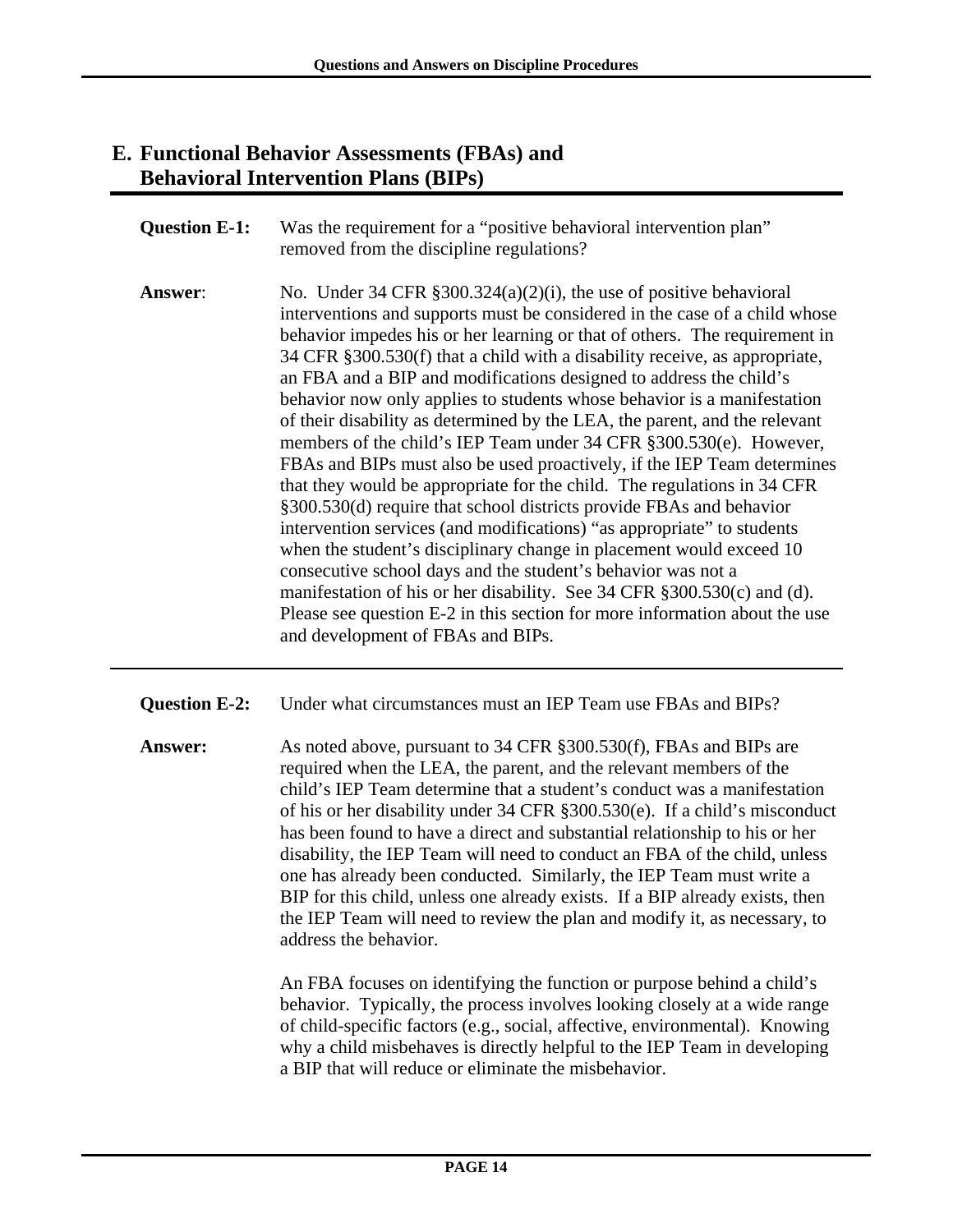For a child with a disability whose behavior impedes his or her learning or that of others, and for whom the IEP Team has decided that a BIP is appropriate, or for a child with a disability whose violation of the code of student conduct is a manifestation of the child's disability, the IEP Team must include a BIP in the child's IEP to address the behavioral needs of the child.

| Question E-3: | How can an IEP address behavior? |  |
|---------------|----------------------------------|--|
|               |                                  |  |

- **Answer:** When a child's behavior impedes the child's learning or that of others, the IEP Team must consider the use of positive behavioral interventions and supports, and other strategies, to address that behavior (34 CFR §300.324(a)(2)(i)). Additionally, the Team may address the behavior through annual goals in the IEP (34 CFR  $\S 300.320(a)(2)(i)$ ). The child's IEP may include modifications in his or her program, support for his or her teachers, and any related services necessary to achieve those behavioral goals  $(34 \text{ CFR } \S 300.320(a)(4))$ . If the child needs a BIP to improve learning and socialization, the BIP can be included in the IEP and aligned with the goals in the IEP.
- **Question E-4:** Is consent required to do an FBA for a child?
- **Answer:** Yes. An FBA is generally understood to be an individualized evaluation of a child in accordance with 34 CFR §§300.301 through 300.311 to assist in determining whether the child is, or continues to be, a child with a disability. The FBA process is frequently used to determine the nature and extent of the special education and related services that the child needs, including the need for a BIP. As with other individualized evaluation procedures, and consistent with 34 CFR §300.300(a) and (c), parental consent is required for an FBA to be conducted as part of the initial evaluation or a reevaluation.
- **Question E-5:** If a parent disagrees with the results of an FBA, may the parent obtain an independent educational evaluation (IEE) at public expense?
- **Answer:** Yes. The parent of a child with a disability has the right to request an IEE of the child, under 34 CFR §300.502, if the parent disagrees with an evaluation obtained by the public agency. However, the parent's right to an IEE at public expense is subject to certain conditions, including the LEA's option to request a due process hearing to show that its evaluation is appropriate. *See* 34 CFR §300.502(b)(2) through (b)(5). The Department has clarified previously that an FBA that was not identified as an initial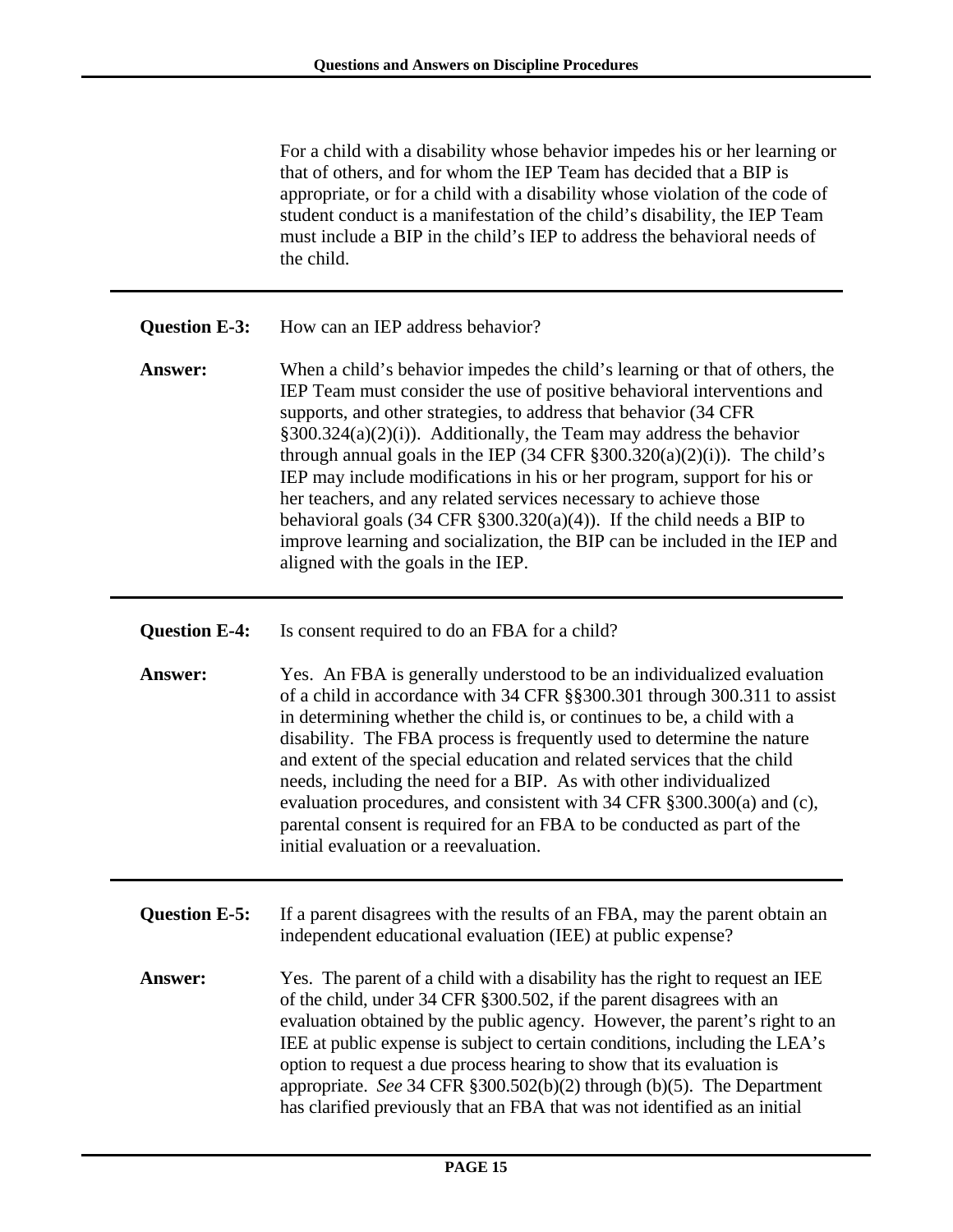evaluation, was not included as part of the required triennial reevaluation, or was not done in response to a disciplinary removal, would nonetheless be considered a reevaluation or part of a reevaluation under Part B because it was an individualized evaluation conducted in order to develop an appropriate IEP for the child. Therefore, a parent who disagrees with an FBA that is conducted in order to develop an appropriate IEP also is entitled to request an IEE. Subject to the conditions in 34 CFR §300.502(b)(2) through (b)(5), the IEE of the child will be at public expense.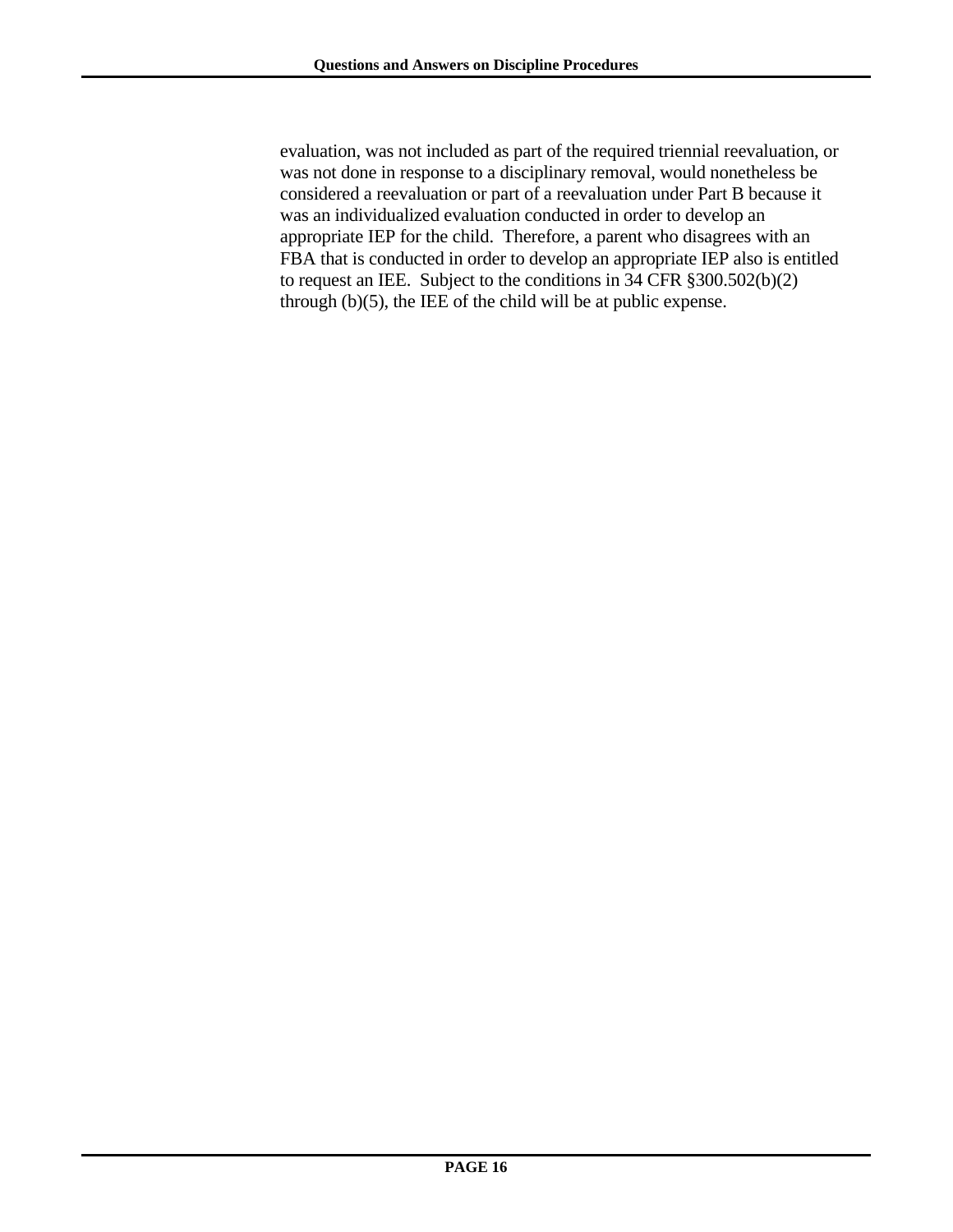# **F. Manifestation Determinations**

| <b>Question F-1:</b> | What occurs if there is no agreement on whether a child's behavior was or<br>was not a manifestation of his or her disability?                                                                                                                                                                                                                                                                                                                                                                                                                                                                                                                                                                                                                                                                           |
|----------------------|----------------------------------------------------------------------------------------------------------------------------------------------------------------------------------------------------------------------------------------------------------------------------------------------------------------------------------------------------------------------------------------------------------------------------------------------------------------------------------------------------------------------------------------------------------------------------------------------------------------------------------------------------------------------------------------------------------------------------------------------------------------------------------------------------------|
| Answer:              | If the parents of a child with a disability, the LEA, and the relevant<br>members of the child's IEP Team cannot reach consensus or agreement on<br>whether the child's behavior was or was not a manifestation of the<br>disability, the public agency must make the determination and provide the<br>parent with prior written notice pursuant to 34 CFR §300.503. The parent<br>of the child with a disability has the right to exercise his or her procedural<br>safeguards by requesting mediation and/or a due process hearing to<br>resolve a disagreement about the manifestation determination. 34 CFR<br>§300.506 and §300.532(a). A parent also has the right to file a State<br>complaint alleging a violation of Part B related to the manifestation<br>determination. See 34 CFR §300.153. |
| <b>Question F-2:</b> | What recourse does a parent have if he or she disagrees with the<br>determination that his or her child's behavior was not a manifestation of<br>the child's disability?                                                                                                                                                                                                                                                                                                                                                                                                                                                                                                                                                                                                                                 |
| <b>Answer:</b>       | The regulations, in 34 CFR $\S 300.532(a)$ , provide that the parent of a child<br>with a disability who disagrees with the manifestation determination under<br>34 CFR §300.530(e) may appeal the decision by requesting a hearing. A<br>parent also has the right to file a State complaint alleging a denial of a free<br>appropriate public education and to request voluntary mediation under 34<br>CFR §300.506.                                                                                                                                                                                                                                                                                                                                                                                   |
| <b>Question F-3:</b> | Is the IEP Team required to hold a manifestation determination each time<br>that a student is removed for more than 10 consecutive school days or<br>each time that the public agency determines that a series of removals<br>constitutes a change of placement?                                                                                                                                                                                                                                                                                                                                                                                                                                                                                                                                         |
| <b>Answer:</b>       | Yes. 34 CFR §300.530(e) requires that "within 10 school days of any<br>decision to change the placement of a child with a disability because of a<br>violation of a code of student conduct" the LEA, the parent, and relevant<br>members of the child's IEP Team must conduct a manifestation<br>determination (emphasis added). Under 34 CFR §300.536, a change of<br>placement occurs if the removal is for more than 10 consecutive school<br>days, or if the public agency determines, on a case-by-case basis, that a<br>pattern of removals constitutes a change of placement because the series<br>of removals total more than 10 school days in a school year; the child's                                                                                                                      |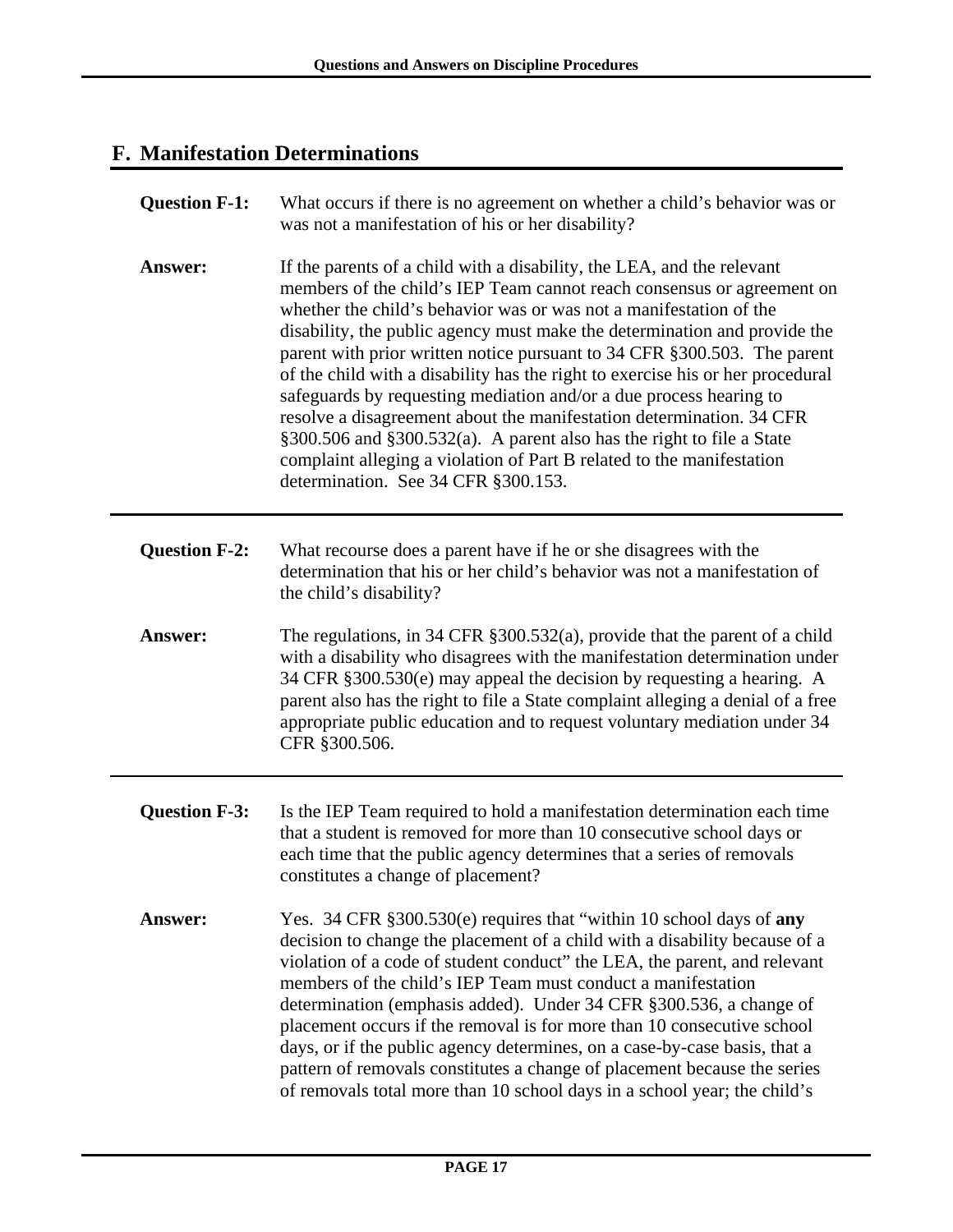behavior is substantially similar to the behavior that resulted in the previous removals; and because of such additional factors as the length of each removal, the total amount of time the child has been removed, and the proximity of the removals to one another.

- **Question F-4:** Does a school need to conduct a manifestation determination when there is a violation under 34 CFR §300.530(g), which refers to a removal for weapons, drugs, or serious bodily injury?
- **Answer:** Yes. Within 10 school days of any decision to change the placement of a child with a disability because of a violation of a code of student conduct, the LEA, the parent, and relevant members of the child's IEP Team conduct the manifestation determination. 34 CFR §300.530(e). However, when the removal is for weapons, drugs, or serious bodily injury under  $§300.530(g)$ , the child may remain in an IAES, as determined by the child's IEP Team, for not more than 45 school days, regardless of whether the violation was a manifestation of his or her disability. This type of removal can occur if the child: carries a weapon to or possesses a weapon at school, on school premises, or to or at a school function under the jurisdiction of the State educational agency (SEA) or LEA; knowingly possesses or uses illegal drugs, or sells or solicits the sale of a controlled substance, while at school, on school premises, or at a school function under the jurisdiction of the SEA or LEA; or has inflicted serious bodily injury upon another person while at school, on school premises, or at a school function under the jurisdiction of the SEA or LEA.
- **Question F-5:** What disciplinary procedures would apply in the case of a child who has been referred for a special education evaluation and is removed for a disciplinary infraction prior to determination of eligibility?
- **Answer:** If a child engages in behavior that violates the code of student conduct prior to a determination of his or her eligibility for special education and related services and the public agency is deemed to have knowledge of the child's disability, the child is entitled to all of the *IDEA* protections afforded to a child with a disability, unless a specific exception applies. In general, once the student is properly referred for an evaluation under Part B of the *IDEA*, the public agency would be deemed to have knowledge that the child is a child with a disability for purposes of the *IDEA*'s disciplinary provisions. However, under 34 CFR §300.534(c), the LEA is considered not to have knowledge that a child is a child with a disability if the parent has not allowed the evaluation of the child under Part B of the *IDEA*, the parent has refused services, or if the child is evaluated and determined not to be a child with a disability under Part B of the *IDEA*. In